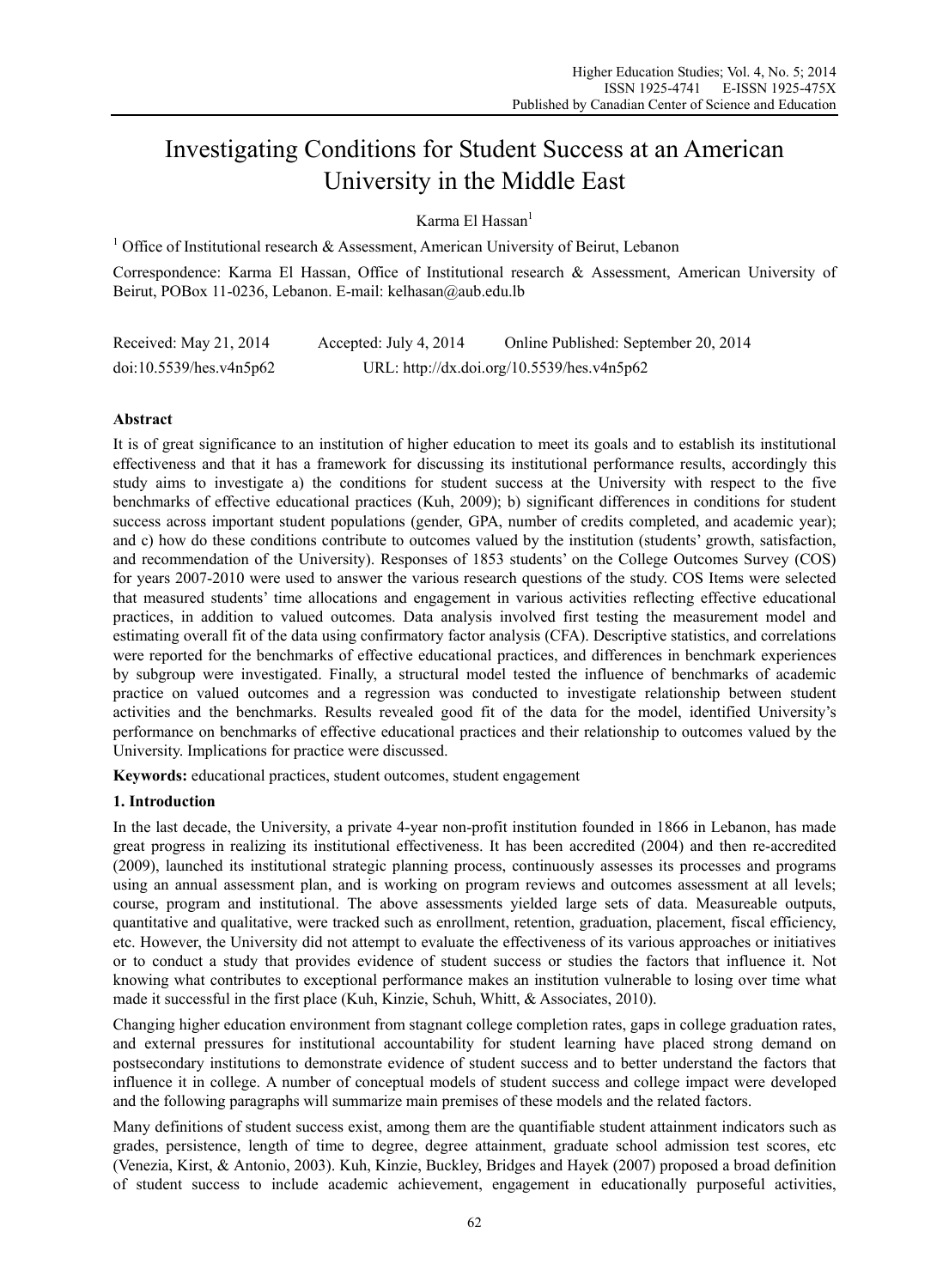satisfaction, acquisition of desired knowledge, skills and competencies, persistence, attainment of educational objectives, and post college performance.

Models that examine student success include five sets of variables: (1) student background characteristics including demographics and pre-college academic and other experiences, (2) structural characteristics of institutions, (3) interactions with faculty and staff members and peers, (4) student perceptions of the learning environment, and (5) the quality of effort students devote to educationally purposeful activities (Kuh et al., 2007). With respect to the above, research findings indicate that pre-college characteristics do not explain everything that matters to student success in college (Astin, 1993; Pace, 1990; Pascarella & Terenzini, 2005). Once college experiences are taken into account—living on campus, enrollment status, working off campus and so forth—the effects of pre-college characteristics and experiences diminish considerably. Student engagement positively affects grades in both the first and last year of college as well as persistence to the second year at the same institution, even after controlling for a host of pre-college characteristics and other variables linked with these outcomes, such as merit aid and parental education (Kuh, Cruce, Shoup, Kinzie, & Gonyea, 2008).

Accordingly and after controlling for precollege experiences, it is evident that student success is highly related to the college experience itself which includes two dimensions: institutional conditions, effort institutions devote to using effective educational practices, and student behaviors, time and energy students invest in educationally purposeful activities.

With respect to institutional effort, Chickering and Gamson (1987) synthesized the existing evidence on the impact of college on students and categorized it into seven broad principles for good practice in undergraduate education. These seven principles are: (a) encouraging student– faculty contact, (b) encouraging cooperation among students, (c) encouraging active learning, (d) giving prompt feedback to students, (e) emphasizing time on task, (f) communicating high expectations, and (g) respecting diverse talents and ways of learning. A large body of evidence exists to support the predictive validity of Chickering and Gamson's (1987) principles for good practice in undergraduate education. Various measures of these principles for good practice are significantly and positively linked to desired aspects of cognitive and non-cognitive growth during college, and career and personal benefits after college (Cruce, Wolniak, Seifert, & Pascarella, 2006). Kuh et al. (2008) calls some undergraduate opportunities provided by some institutions, such as learning communities, service-learning, research with a faculty member, study abroad, internships, and culminating senior experiences, "high impact practices" because of their positive effects on student learning and retention. Participation in these practices can be life-changing (NSSE, 2010).

With respect to students, what students do during college counts more in terms of what they learn and whether they will persist in college than who they are or even where they go to college. That is, the extensive research on college student development shows that the time and energy students devote to educationally purposeful activities is the single best predictor of their learning and personal development (Astin, 1993; Pace, 1980; Pascarella & Terenzini, 1991). Studies show that engagement is positively related to test scores and students' reports of learning (Gellin, 2003; Kuh, Hu, & Vesper, 2000; Pike, Kuh, & Gonyea, 2003) and that institutional actions influence levels of engagement and learning on campus (Kuh, Schuh, Whitt, & Associates, 1991). Moreover, different types of engagement have been found to be differentially related to learning outcomes (Pike, 2006).

To provide a common language and framework for discussing and reporting student engagement results, National Survey of Student Engagement (NSSE) used a combination of empirical and conceptual analyses to identify a small number of clusters, or benchmarks, of effective educational practice. The benchmarks are based on forty-two key questions from the NSSE that capture many of the most important aspects of the student experience. These student behaviors and institutional features are some of the more powerful contributors to learning and personal development. They include (a) Level of Academic Challenge, (b) Active and Collaborative Learning, (c) Student Faculty Interaction, (d) Enriching Educational Experiences, and (e) Supporting Campus Environment.

Institutional impact is not just a function of human and financial resources and prestige, but rather the result of purposeful action. Many of the dimensions of good practices are amenable to purposeful intervention or thoughtful planning (Cruce et al., 2006). All students attending institutions that employ a comprehensive system of complementary initiatives based on effective educational practices are more likely to perform better academically, to be more satisfied, and to persist and graduate (Kuh, Kinzie, Schuh, Whitt, & Associates, 2005; Kuh et al., 2007), especially those who start college with two or more "risk" factors (Cruce et al., 2006; Kuh et al., 2008). Therefore, institutions should try to direct student energy toward these educationally effective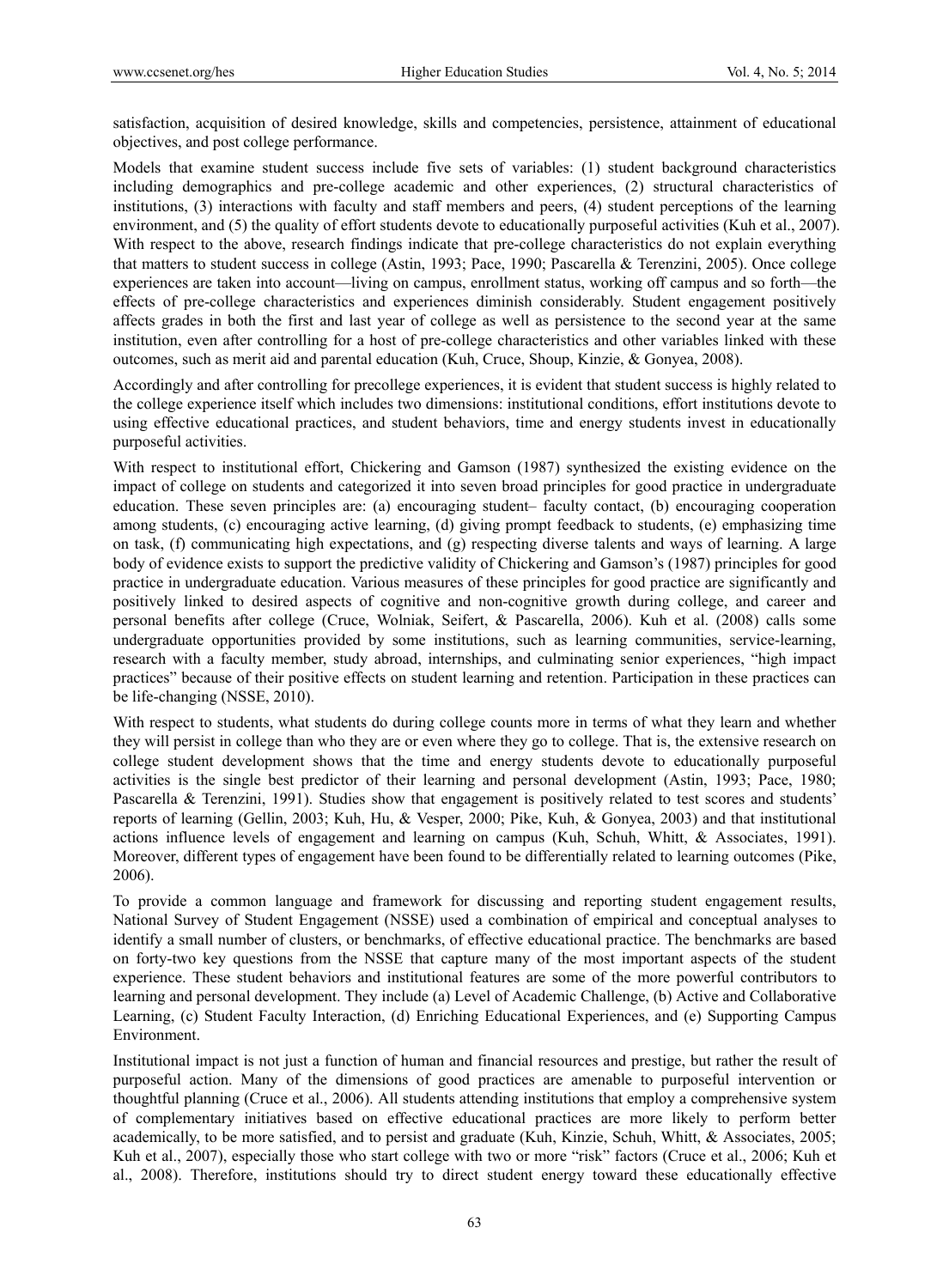activities. The University needs to study how well it is providing the conditions that positively affect student knowledge base and foster student success thus realizing an important element of institutional effectiveness. It needs to identify what it is not doing that it should, and what are the policies and practices that need to be adapted to its unique context and circumstances to better realize its mission.

Accordingly and as it is of great significance to the University that its institutional effectiveness in meeting its goals is established, and that there is a framework and a model for discussing its institutional performance results, this research undertakes to study the following:

1) What are the conditions for student success at the University in terms of the five benchmarks of effective educational practices (Kuh, 2009).

2) Are there significant differences in conditions for student success across important student populations?

3) How do the conditions for student success contribute to valued outcomes?

It is important for the University to generate a valid model for the success of its students and for identifying benchmarks of effective educational practices that provides a good fit of its institutional data. Such a model would help identify what is missing and how situation can be improved with appropriate teaching practices and programmatic interventions. Kane (2006) reports that validation helps to establish the legitimacy of a model and accordingly supports inferences and arguments based on its results. Identifying overall conditions of student success might not be sufficient, as they could differ by students' characteristics. Research reports that though exposure to effective educational practices benefits all students, yet it has a compensatory effect in that its effects are greater for lower ability students (Kuh et al., 2008). Similarly, effects are different for freshmen and seniors. So it is important to learn which educational practices work best under what circumstances for different types of students in order to improve the quality of student experience and enhance chances of success. Finally, identifying the complex relationship between educational practices, student behaviors, and outcomes is highly needed, as relatively few studies have explored it (Gordon, Ludlum, & Hoey, 2008) and question was not investigated before at the University. In addition and as the University operates in a different cultural and religious context, it is important to investigate the generalizability of student success models and their predictors in a different culture. There is a need for such a research as a greater number of institutions of higher education in the region are adopting and following the American model and its practices and it is important to assess the applicability of these models to local cultural context.

## **2. Methodology**

#### *2.1 Research Model*

The research model builds on Kuh's (2009) five benchmarks of academic practice. Student activities (course related, learning experiences, employment and social activities), are hypothesized to promote student experiences along the benchmarks of academic practice. Engaging in activities involving these benchmarks not only contributes to student learning and personal development (growth) but also improves valued outcomes at the University (student satisfaction, recommendation of the University). Figure 1 provides a representation of the model.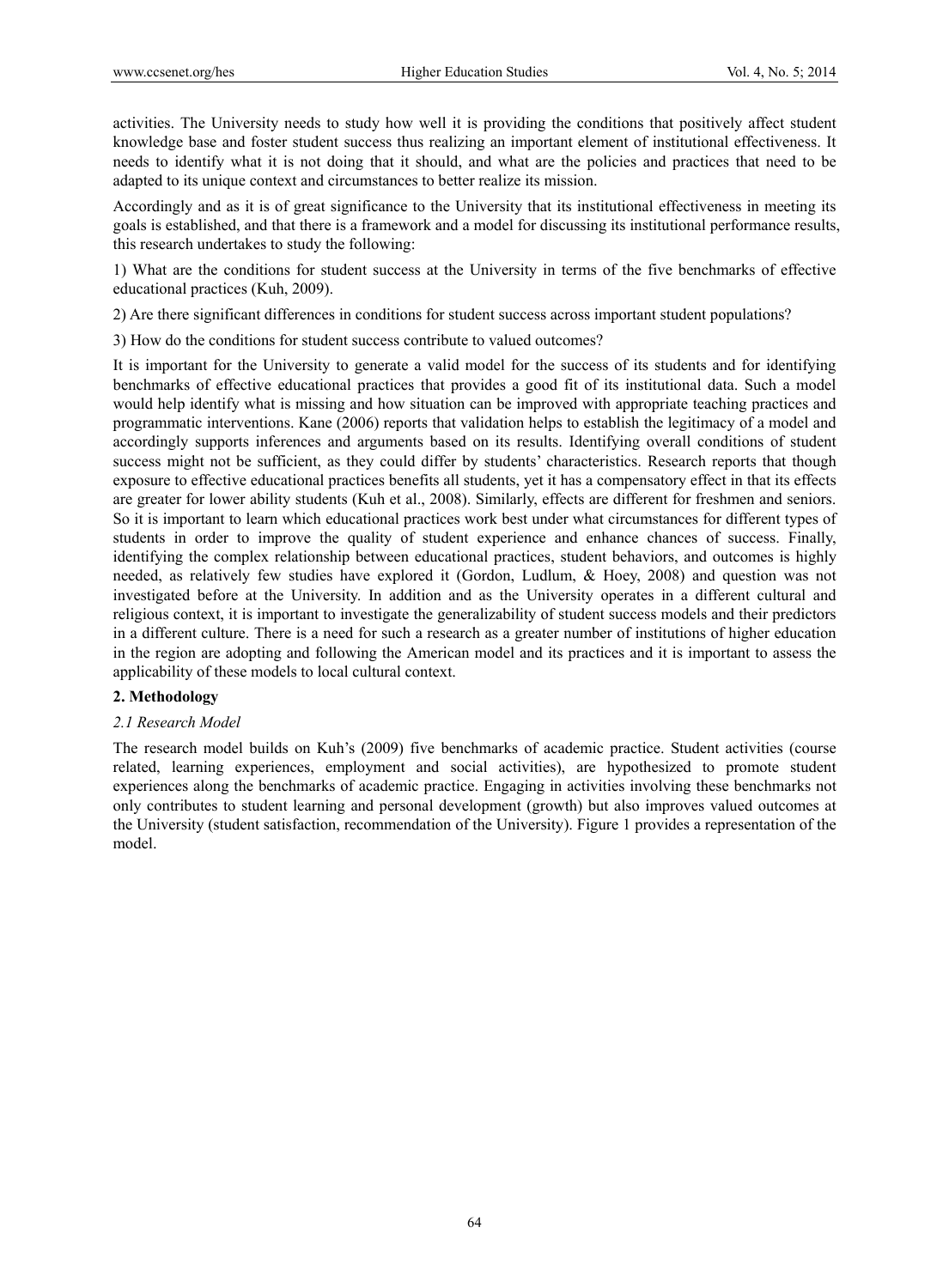

Figure 1. Measurement model

# *2.2 Procedure and Measure*

The University periodically collects information from its various stakeholders as part of its annual assessment plan. One of the tools used is the ACT College Outcomes Survey (COS) and it is used for assessing student satisfaction with the institution and the degree of attainment of various learning outcomes. The COS is administered annually in spring to a representative sample of undergraduate students. Its various sections provide

information on student growth in various college outcomes, in addition to information on student achievements and goals, responsibilities and time allocations, and their satisfaction with various aspects of the university. This research uses data base of 1853 students' responses on the COS for years 2007-2010 to answer the various research questions of the study. Items were selected from the COS that measured students' time allocations and engagement in various activities reflecting benchmarks of effective educational practices, in addition to valued outcomes like students' growth, satisfaction, and their recommendation of the University. Such an approach of developing institutional scalelets was recommended by Pike (2006) for institutions not participating in NSSE but is using other instruments and who wanted to document impact on students' development and learning. Appendix provides list of COS items used to answer research questions.

# *2.3 Variables*

The dependent variables for the study are the five measures of students' growth in various domains (intellectual, social, personal, preparation for graduate work, and preparation for a career) and three measures of word of mouth recommendation of the University and a measure of student satisfaction with college experience. Student activities (course related, other learning experiences, social, employment) that promoted student engagement in the five benchmarks of effective educational practice constitute the independent variables of the study. The construct validity of the measures was investigated with CFA and the results (Table 1) provide evidence of their reliability and convergent validity.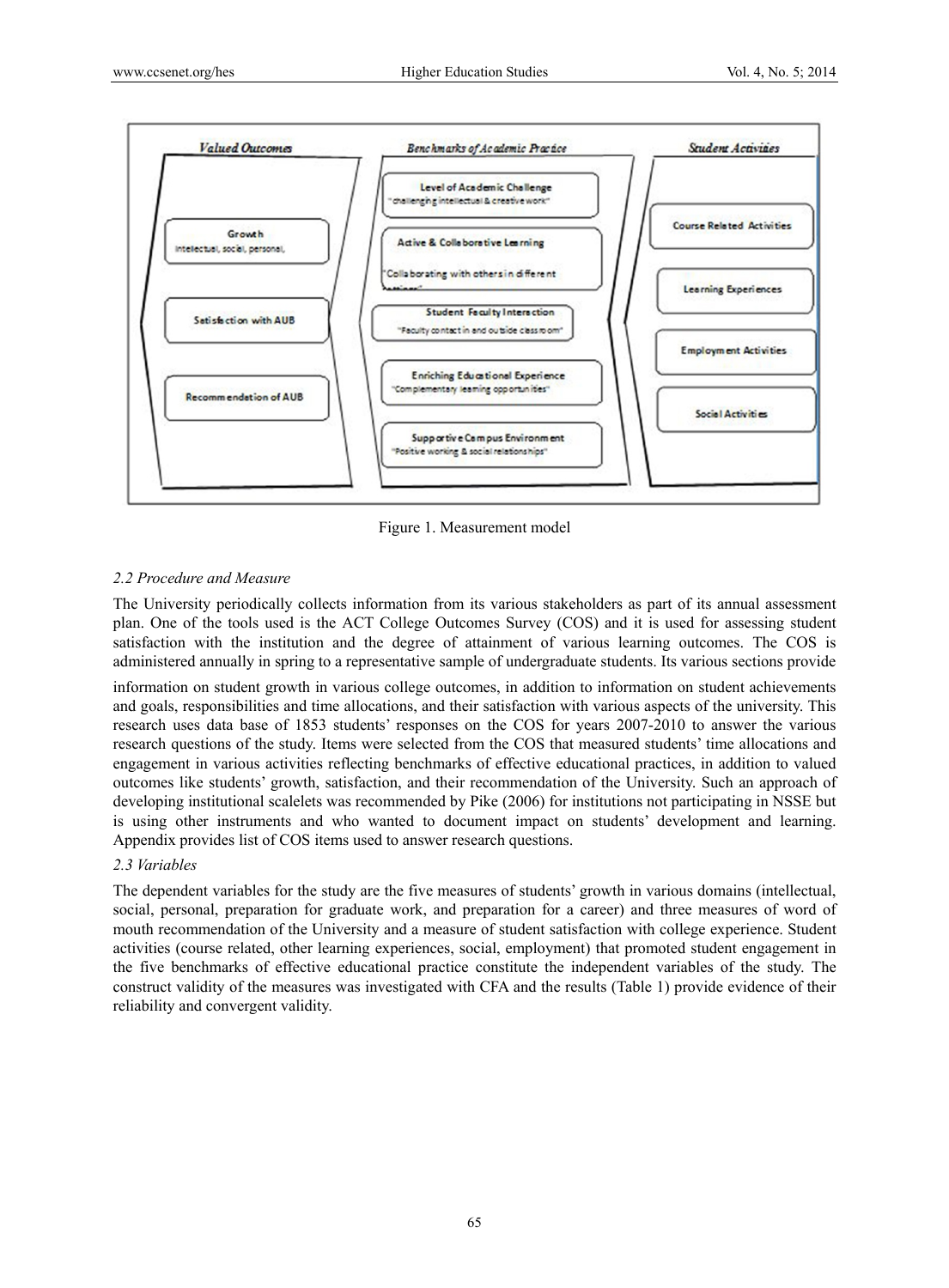| Factor/                  | Sub     | Scale Item                                         | Path        | Reliability<br>T-value |                |  |  |  |
|--------------------------|---------|----------------------------------------------------|-------------|------------------------|----------------|--|--|--|
| dimension                |         |                                                    | coefficient |                        |                |  |  |  |
| Course<br>activities     | related | Course related activities                          | 1.00        | fixed                  | n/a            |  |  |  |
| Learning<br>experiences  |         | Other learning experiences                         | 1.00        | fixed                  | n/a            |  |  |  |
| Social activities        |         | College Clubs, Organizations,                      | .998        | 18.489                 | $\alpha = .70$ |  |  |  |
|                          |         | College sponsored activities                       | .901        | 17.741                 |                |  |  |  |
|                          |         | Off-campus Community Services                      | 1.00        | fixed                  |                |  |  |  |
|                          |         | Off-Campus Cultural Events                         | .997        | 17.658                 |                |  |  |  |
| Employment<br>Activities |         | On-Campus paid employment related to<br>major      | .897        | 15.520                 | $\alpha = .71$ |  |  |  |
|                          |         | On-Campus paid employment NOT related<br>to major  | .967        | 15.762                 |                |  |  |  |
|                          |         | Off-Campus paid employment related to<br>major     | .934        |                        |                |  |  |  |
|                          |         | Off-Campus paid employment NOT related<br>to major | 1.00        | fixed                  |                |  |  |  |
| Word of Mouth            |         | In choosing a college, I would choose this<br>one  | 1.000       | fixed                  | $\alpha = .79$ |  |  |  |
|                          |         | I would recommend this college to others           | .867        | 7 32.692               |                |  |  |  |
|                          |         | I am proud of my accomplishments at this           |             |                        |                |  |  |  |
|                          |         | college                                            | .653        | 25.065                 |                |  |  |  |
| Satisfaction w/          |         | Satisfaction with college in general               | 1.00        | fixed                  | n/a            |  |  |  |
| University               |         |                                                    |             |                        |                |  |  |  |

#### Table 1. Path and reliability coefficients of measures

## *2.4 Data Analyses*

Data analysis involved first testing the measurement model. Item selection was done based on a combination of content and empirical analyses. Based on Kuh's (2009) benchmark definitions, items that tap the content of the benchmark were assigned to each benchmark. Then confirmatory factor analysis (CFA) was conducted by benchmark to test for convergent validity and analyze the dimensionality of each measure. This was followed by model specification and the overall measurement model including all benchmark dimensions was used to test for discriminant validity and estimate the overall fit to the data. Descriptive statistics, percentiles, and correlations were reported for the benchmarks and differences in benchmark experiences were investigated pair wise by gender, GPA, number of credits completed, and academic year. Finally, a structural model tested the influence of benchmarks of academic practice on valued outcomes and a regression was conducted to investigate relationship between student activities and the benchmarks.

## **3. Results**

Based on items included in benchmarks, results of CFA for each of the benchmarks indicated a second-order factor structure for the five benchmarks of academic practice. Level of academic challenge revealed two sub-dimensions of challenge in terms of workload and content, while active and collaborative learning loaded on the two components of internal and external collaboration. Similarly, supportive campus environment included satisfaction with campus relationships and with services. The simultaneous measurement model of all benchmarks and the second-order factor structure fits the University data well (Table 2). Fit indices report a good fit of the model in relation to the data of RMSEA= 0.04, CFI=0.93, and NFI=0.90 are close to cutoff values and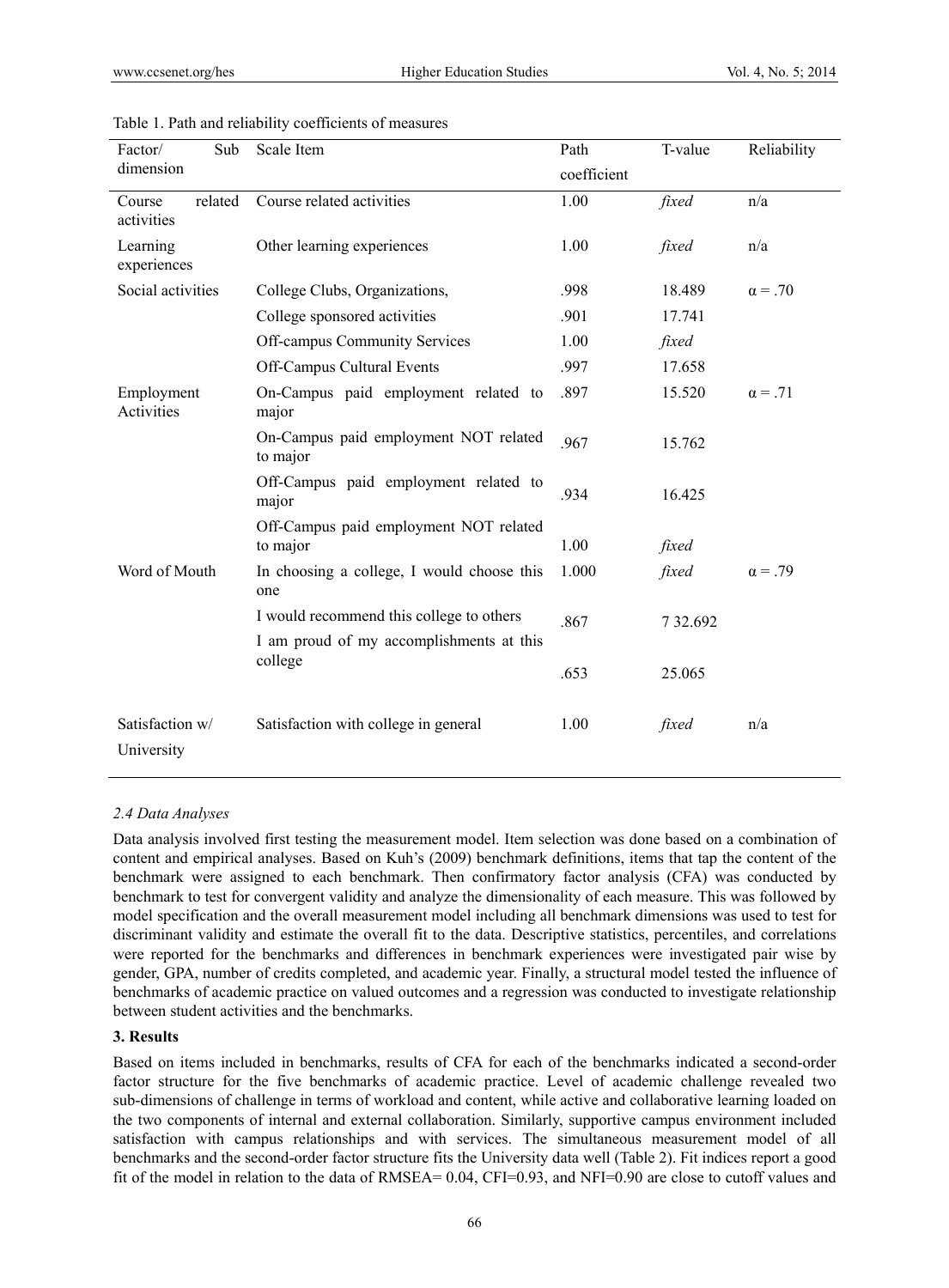supportive of a good fit in relation to the data. Details of the benchmark measures are reported in Table 3 with their path and reliability coefficients. Items with high cross-loadings or non-significant path coefficients were dropped. As revealed in (Table 3), all measures and sub-dimensions had good reliabilities  $\geq 0.70$ , with the exception of external collaboration with internal consistency of 0.56. Also, path coefficients were high  $\geq 0.70$ and all items loaded on their measures suggesting that most of the variance has been explained and affirming convergent validity of the model. Kline (2005) defines convergent validity as items measuring same construct and correlating strongly among themselves, while displaying low correlations with items indexing different constructs (discriminant validity).

| Factor                         | Sub-dimension             | Path coefficient | T-value | Fit indices     |  |  |
|--------------------------------|---------------------------|------------------|---------|-----------------|--|--|
| Level of Academic Challenge    | workload                  | .83              | 19.71   |                 |  |  |
|                                | Content                   | 1.00             | fixed   | $d.f.=758;$     |  |  |
| Active<br>Collaborative<br>and | Internal Collaboration    | 1.00             | fixed   |                 |  |  |
| Learning                       | External Collaboration    | .95<br>21.32     |         | $RMSEA = .04$ , |  |  |
| Student-Faculty Interaction    | $P(close)=1.00;$<br>N/A   |                  |         |                 |  |  |
| Enriching<br>Educational       | N/A                       |                  |         |                 |  |  |
| Experience                     |                           |                  |         | $CFI = .93$ ,   |  |  |
| Supportive<br>Campus           | Relationship Satisfaction | .80              | 16.20   | $GFI = .93$ ,   |  |  |
| Environment                    | Service Satisfaction      | 1.00             | fixed   | $AGFI = 9,2$    |  |  |
|                                |                           |                  |         | $NFI = .90$ ,   |  |  |
|                                |                           |                  |         | $TL1 = .92$ ,   |  |  |

# Table 2. The measurement model

| Measure               |    | Sub-dimensi | Scale Item                                               | Path        | T-value | Reliability    |
|-----------------------|----|-------------|----------------------------------------------------------|-------------|---------|----------------|
|                       |    | on          |                                                          | coefficient |         |                |
| Level                 | of | Workload    | Drawing<br>conclusions<br>after                          | .919        | 26.089  | $\alpha = .85$ |
| Academic<br>Challenge |    |             | weighing evidence, facts, and<br>ideas                   | .955        | 26.011  |                |
|                       |    |             | problem-solving<br>Developing<br>skills                  | 1.00        | fixed   |                |
|                       |    |             | Learning to think and reason                             |             |         |                |
|                       |    |             | Locating,<br>screening,<br>and<br>organizing information | .881        | 22.781  |                |
|                       |    |             | Thinking<br>objectively<br>about                         | .877        | 20.247  |                |
|                       |    |             | beliefs, attitude, values                                | .805        | 18.843  |                |
|                       |    |             | Improving my writing skills                              | .880        | 19.939  |                |
|                       |    |             | Reading with greater<br>speed<br>& better comprehension  |             |         |                |
|                       |    |             | Speaking more effectively                                | .878        | 20.734  |                |
|                       |    | Content     | Acquiring knowledge<br>and                               | 1.00        | fixed   | $\alpha = .77$ |
|                       |    |             | skills needed for a career                               | .943        | 23.301  |                |
|                       |    |             | Becoming competent in my<br>major                        | .892        | 21.980  |                |
|                       |    |             | <b>Broadening</b><br>intellectual<br>my                  |             |         |                |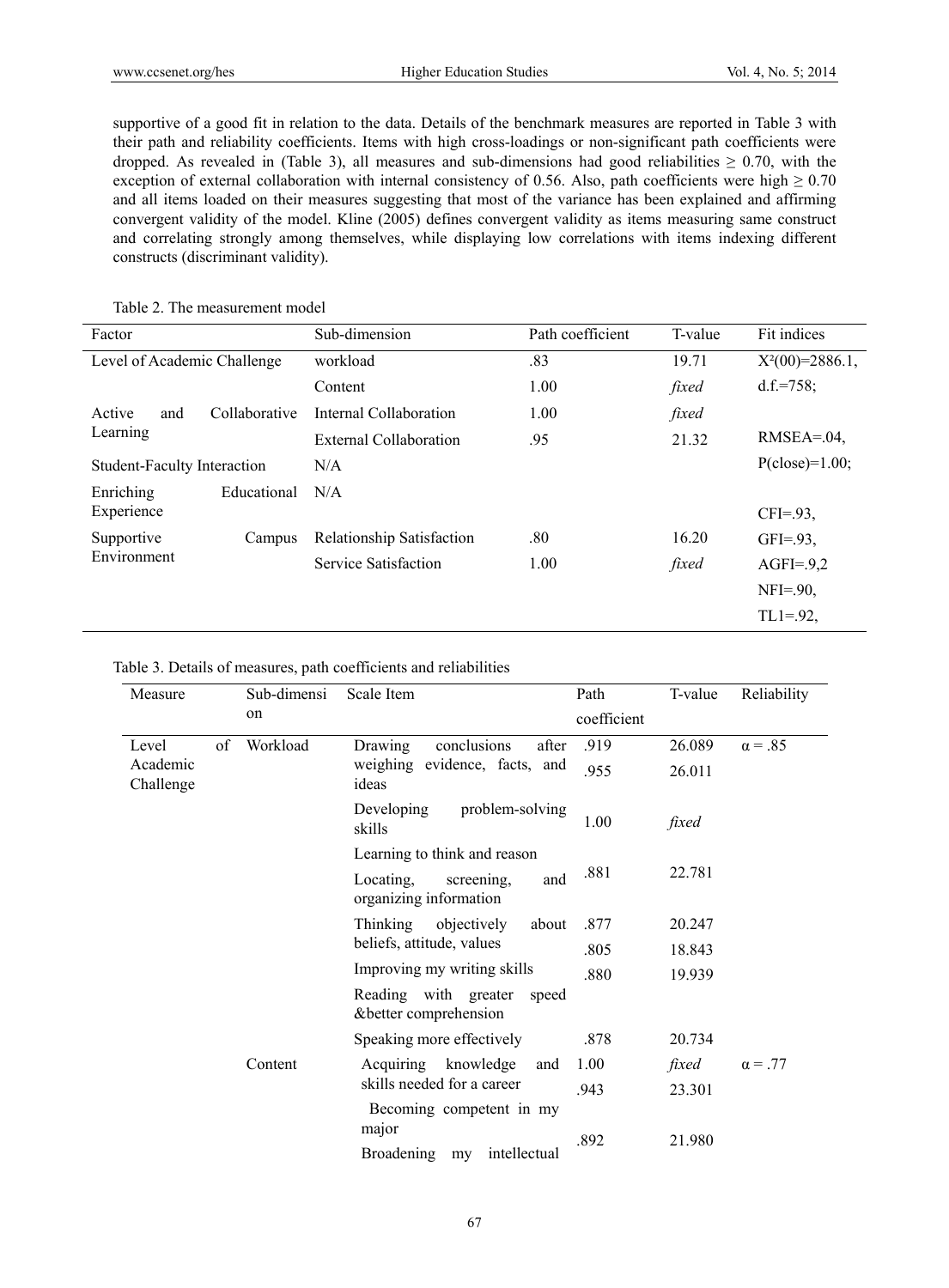|                                   |                           | interests                                                                                                | .972  | 23.241 |                |
|-----------------------------------|---------------------------|----------------------------------------------------------------------------------------------------------|-------|--------|----------------|
|                                   |                           | Applying scientific knowledge<br>and skills.                                                             | .881  | 21.008 |                |
|                                   |                           | Effectively using technology                                                                             |       |        |                |
| Active<br>&<br>Collaborative      | Internal<br>Collaboration | Becoming an effective team or<br>group member                                                            | .852  | 25.480 | $\alpha = .79$ |
| Learning                          |                           | Becoming more willing to<br>consider opposing points of<br>view                                          | .754  | 23.860 |                |
|                                   |                           | Interacting well with people<br>from cultures other than my<br>own                                       | .784  | 23.685 |                |
|                                   |                           | Preparing<br>with<br>to<br>cope<br>changes as they occur (e.g., in<br>career, relationships, lifestyle), | .900  | 25.536 |                |
|                                   |                           | Developing leadership skills                                                                             | 1.000 | Fixed  |                |
|                                   | External<br>Collaboration | Actively<br>participating<br>in<br>volunteer work to support<br>worthwhile causes                        | 1.000 | Fixed  | $\alpha = .56$ |
|                                   |                           | Learning how to become a<br>more responsible family                                                      | .951  | 19.437 |                |
| Student<br>Faculty<br>Interaction |                           | Worked with a faculty member<br>on a research project outside<br>of class                                | 1.000 | 26.579 | $\alpha = 82$  |
|                                   |                           | Talked about career plans with<br>a faculty member or advisor                                            | .9888 | 24.413 |                |
|                                   |                           | I have heard faculty refer to<br>their research                                                          | .773  | 24.825 |                |
|                                   |                           | Teachers<br>related<br>outside<br>events/activities to<br>subjects<br>covered in class.                  | .829  | 24.437 |                |
|                                   |                           | Discussed<br>grades<br>or<br>assignments with an instructor                                              | .799  | Fixed  |                |
| Enriching<br>Educational          |                           | Taking responsibility for my<br>own behavior                                                             | .890  | 23.988 | $\alpha = 85$  |
| Experience                        |                           | Dealing fairly with a wide<br>range of people                                                            | .928  | 26.673 |                |
|                                   |                           | Acquiring appropriate social<br>skills for<br>use<br>in various<br>situations                            | .976  | 28.567 |                |
|                                   |                           | academically<br>Becoming<br>competent                                                                    | .845  | 25.399 |                |
|                                   |                           | Developing productive work<br>relationships with both men                                                | 1.000 | Fixed  |                |
|                                   |                           | Becoming a more effective<br>member in a multicultural<br>society                                        | .984  | 26.855 |                |
|                                   |                           | well-rounded<br>Acquiring<br>a<br>General Education                                                      | .814  | 24.932 |                |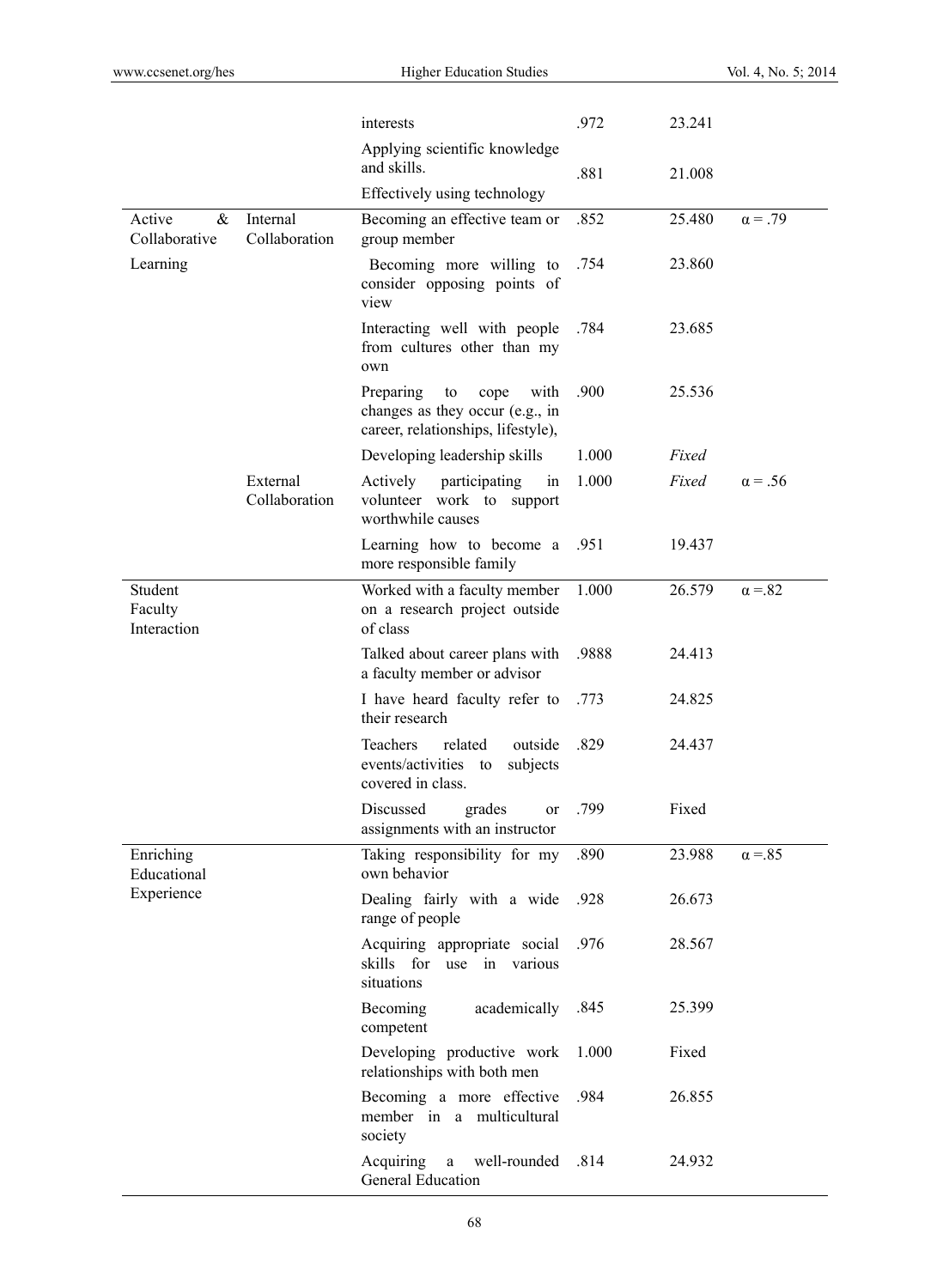| Supportive<br>Campus | Relationship<br>Satisfaction | Opportunities for involvement<br>in campus activities                   | .736  | 16.359         | $\alpha = .73$ |
|----------------------|------------------------------|-------------------------------------------------------------------------|-------|----------------|----------------|
| Climate              |                              | College social activities                                               | .771  | 16.958         |                |
|                      |                              | Informal contact with faculty<br>on non-academic settings               | 1.000 | Fixed          |                |
|                      |                              | Availability of faculty for .752<br>office appointments                 |       | 15.941         |                |
|                      |                              | 724. Satisfaction with quality of<br>instruction                        |       | 16.734         |                |
|                      | Service<br>Satisfaction      | Job placement services e.g.,<br>opportunities to link with<br>employers | Fixed | $\alpha = .85$ |                |
|                      |                              | Practical work experiences<br>offered in areas related to my<br>major   | .975  | 37.831         |                |
|                      |                              | Career planning services                                                | .869  | 36.012         |                |
|                      |                              | Recreational and intramural<br>programs                                 | .739  | 27.757         |                |

Table 4 reports descriptive statistics and correlations and results show link between student activities and valued outcomes. More evident from the benchmark means, the University is doing significantly better on enriching educational experiences and level of academic challenge than on other educational practices.

Inter-correlations among the benchmarks are low to moderate ranging between 0.21-0.64 indicating relatively independent factors and good discriminant validity. Similarly, correlations between benchmarks activities and valued outcomes are all significant and moderate with the exception of correlations with student faculty interaction which are low  $(R=0.20)$ . Table also reports correlations between student activities and benchmarks and it is evident that social activities have a significant but low relationship to nearly all benchmarks, and that learning experiences outside the classroom contribute to providing academic challenge and to student faculty interaction.

Differences in benchmark experiences were investigated pair wise and only showed difference by academic year and not by GPA, gender, or number of credit hours completed. University's averages in 2007 on academic challenge, enriching educational experiences and supportive campus climate were significantly higher than subsequent years. This could be due to the fact that the University in 2007 was actively working on its self-study to obtain re-accreditation and great emphasis was placed on these effective educational practices. Similarly, level of academic challenge showed significant difference by number of completed credits in favor of those with more than 43 credits. Students with more advanced standing faced higher level of academic challenge than those with lower standing.

Regression of benchmarks on student activities (Table 5) confirmed influence of university social activities on active & collaborative learning, providing an enriching educational experience and level of academic challenge. Of interest, is that off-campus employment negatively affects active  $\&$  collaborative learning while on-campus one enhances it. Results of overall structural model show that model fits University data well and that an enriching educational experience and supportive campus climate improve all outcomes. The level of academic challenge leads to student growth and positive recommendations, while student faculty interaction negatively contributed to word of mouth recommendation and to satisfaction, and active and collaborative learning negatively contributed to overall student satisfaction (Table 5). Examining structural model by year revealed that an enriching educational experience and supportive environment supported student growth in all three years. University's reputation is built on the level of academic challenge and supportive campus environment, while student satisfaction is built on supportive campus environment (Table 6).

# **4. Discussion**

The purpose of this study was to identify conditions for student success at the University. The measurement model on which investigation was done was first investigated. Results provided valid and reliable measures and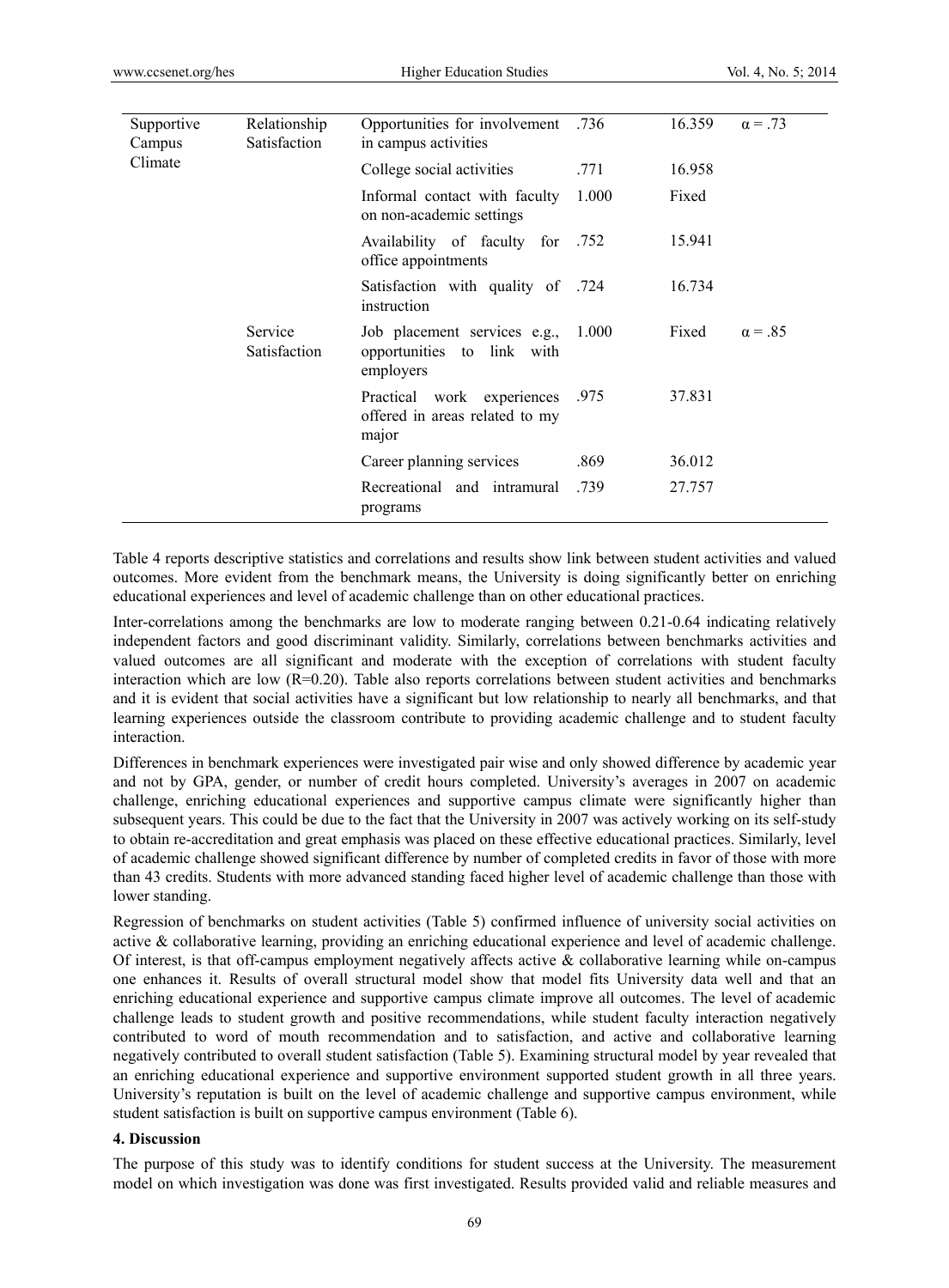fit of the University data to the model, affirming the convergent validity of the model. The low inter-correlations among the benchmarks also confirmed independence of the factors and good discriminant validity. The relationship between time allotted by students to various activities and their engagement in effective educational practices was identified, and finally, relationship between this engagement and valued outcomes was investigated.

Results revealed that student engagement in educationally purposeful activities is positively related to valued outcomes. Student engagement in on-campus social activities, course related, and other learning experiences at the University contributed to student experiencing of effective educational practices. On-campus work employment also contributes to providing effective educational experience but not off-campus employment. Various models of student success in college highlight the importance of academic and social integration (Astin, 1993)

 1 2 3 4 5 6 7 8 9 10 11 12 13 14 15 16 Benchmarks of Academic Practice 1. Level of academic Challenge 2. Active collaborative Learning 3.Student Faculty Interaction 4.Enriching Educational Experience 5.Supportive Campus Environment 1 **0.53** 1 **0.25 0.28** 1 **0.53 0.64 0.21** 1 **0.39 0.42 0.35 0.41** 1 Student Activities 6. Course Related Activities 7.Learning Experiences 8.Employment Activities 9.Social Activities 0.05 -.01 0.00 0.06 0.01 1 **0.08** 0.06 **0.09** 0.01 0.04 0.03 1 0.03 0.05 **0.09** -.01 0.04 -.05 0.33 1 **0.08 0.10 0.06 0.08** 0.03 0.03 **0.32 0.47** 1 Valued Outcomes **0.44 0.41 0.21 0.46 0.4 0.06** 0.02 0 0.01 1

Table 4. Descriptives and correlations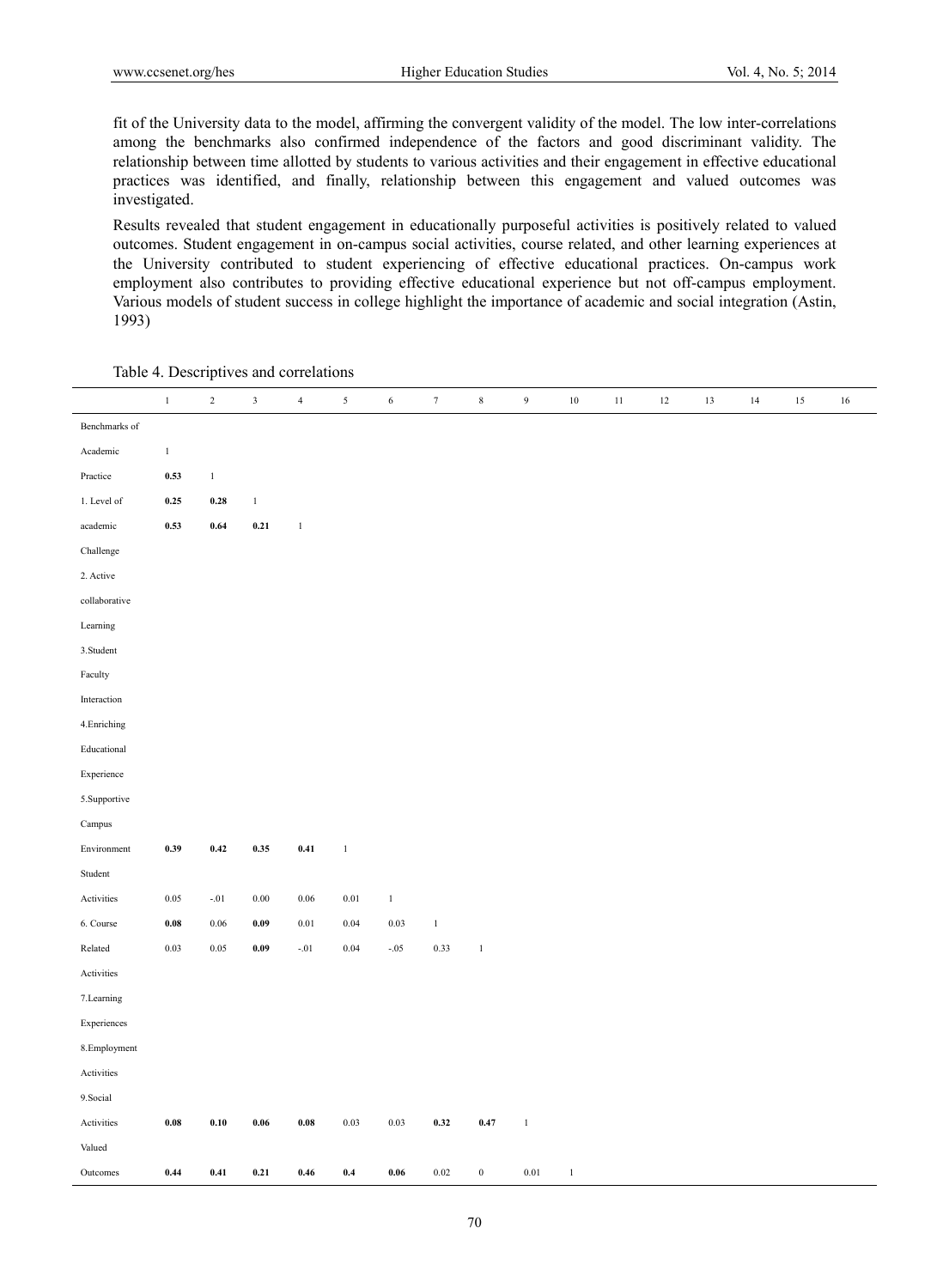| 10. World of     | 0.33 | 0.32 | 0.19 | 0.44       | 0.51 | 0.03  | $\boldsymbol{0}$ | $-.02$ | $-.02$ | 0.5  | 1          |              |              |              |              |              |
|------------------|------|------|------|------------|------|-------|------------------|--------|--------|------|------------|--------------|--------------|--------------|--------------|--------------|
| Mouth            | 0.49 | 0.38 | 0.24 | $\bf 0.48$ | 0.44 |       |                  |        |        | 0.44 | $\bf 0.46$ | $\mathbf{1}$ |              |              |              |              |
| 11. Satisfaction | 0.40 | 0.46 | 0.19 | 0.50       | 0.39 |       |                  |        |        | 0.39 | 0.38       | 0.53         | $\mathbf{1}$ |              |              |              |
| 12. Intellectual | 0.40 | 0.44 | 0.19 | $\bf 0.48$ | 0.36 |       |                  |        |        | 0.35 | 0.34       | 0.48         | $0.60\,$     | $\mathbf{1}$ |              |              |
| Growth           | 0.42 | 0.37 | 0.27 | 0.43       | 0.44 |       |                  |        |        | 0.43 | 0.42       | 0.50         | 0.44         | 0.42         | $\mathbf{1}$ |              |
| 13. Social       |      |      |      |            |      |       |                  |        |        |      |            |              |              |              |              |              |
| Growth           |      |      |      |            |      |       |                  |        |        |      |            |              |              |              |              |              |
| 14. Personal     |      |      |      |            |      |       |                  |        |        |      |            |              |              |              |              |              |
| Growth           |      |      |      |            |      |       |                  |        |        |      |            |              |              |              |              |              |
| 15. Prep.        |      |      |      |            |      |       |                  |        |        |      |            |              |              |              |              |              |
| Graduate Work    |      |      |      |            |      |       |                  |        |        |      |            |              |              |              |              |              |
| 16. Prep. Career | 0.45 | 0.42 | 0.33 | 0.42       | 0.53 |       |                  |        |        | 0.44 | 0.43       | 0.49         | 0.41         | 0.39         | $0.70\,$     | $\mathbf{1}$ |
| Mean             | 3.68 | 3.39 | 3.28 | 3.72       | 3.38 | 15.42 | 3.19             | 1.31   | 2.94   | 3.93 | 3.84       | 3.98         | 3.85         | 3.94         | 3.75         | 3.66         |
| Standard         | 0.57 | 0.76 | 0.68 | 0.67       | 0.71 | 7.47  | 4.66             | 2.37   | 2.47   | 0.79 | 0.79       | 0.76         | 0.86         | 0.87         | 0.90         | 1.01         |
| Deviation        |      |      |      |            |      |       |                  |        |        |      |            |              |              |              |              |              |

Table 5. Model Results by Benchmarks. Significant βs

| Benchmark                           |      | <b>Student Activities</b> |          |            | Fit indices |             |            |              |        |                      |
|-------------------------------------|------|---------------------------|----------|------------|-------------|-------------|------------|--------------|--------|----------------------|
|                                     |      | Course                    | Learning | Employment |             | Social Act. | Recommend. | Satisfaction | Growth |                      |
|                                     |      | Related                   | Exp.     | Univ.      | Off         | Univ. Off   | of Univ.   | with Univ.   |        |                      |
| Level                               | of   | .05                       | .06      |            |             | .07         | .23        |              | .12    | $\chi^2(00)=4654.4,$ |
| Academic<br>Challenge               |      |                           |          |            |             |             |            |              |        | $d.f.=1139;$         |
| Active                              | $\&$ |                           |          | .06        | $-.08$      | .11         |            |              |        | $RMSEA = 04$         |
| collaborative                       |      |                           |          |            |             |             |            | $-.21$       |        | $P(Close)=1.00;$     |
| learning                            |      |                           |          |            |             |             |            |              |        | CFI-.91,             |
| Student faculty                     |      |                           | .06      |            |             |             | $-.09$     | $-.15$       |        | $GFI = .90$ ,        |
| interaction                         |      |                           |          |            |             |             |            |              |        | $AGFI = .89$         |
| Enriching                           |      | .05                       |          |            |             | .10         | .20        | .25          | .20    | $NFI = .88$          |
| Educational<br>Experience           |      |                           |          |            |             |             |            |              |        | $TLI = .90.$         |
| Supportive<br>campus<br>environment |      |                           |          |            |             |             | .62        | .96          | .48    |                      |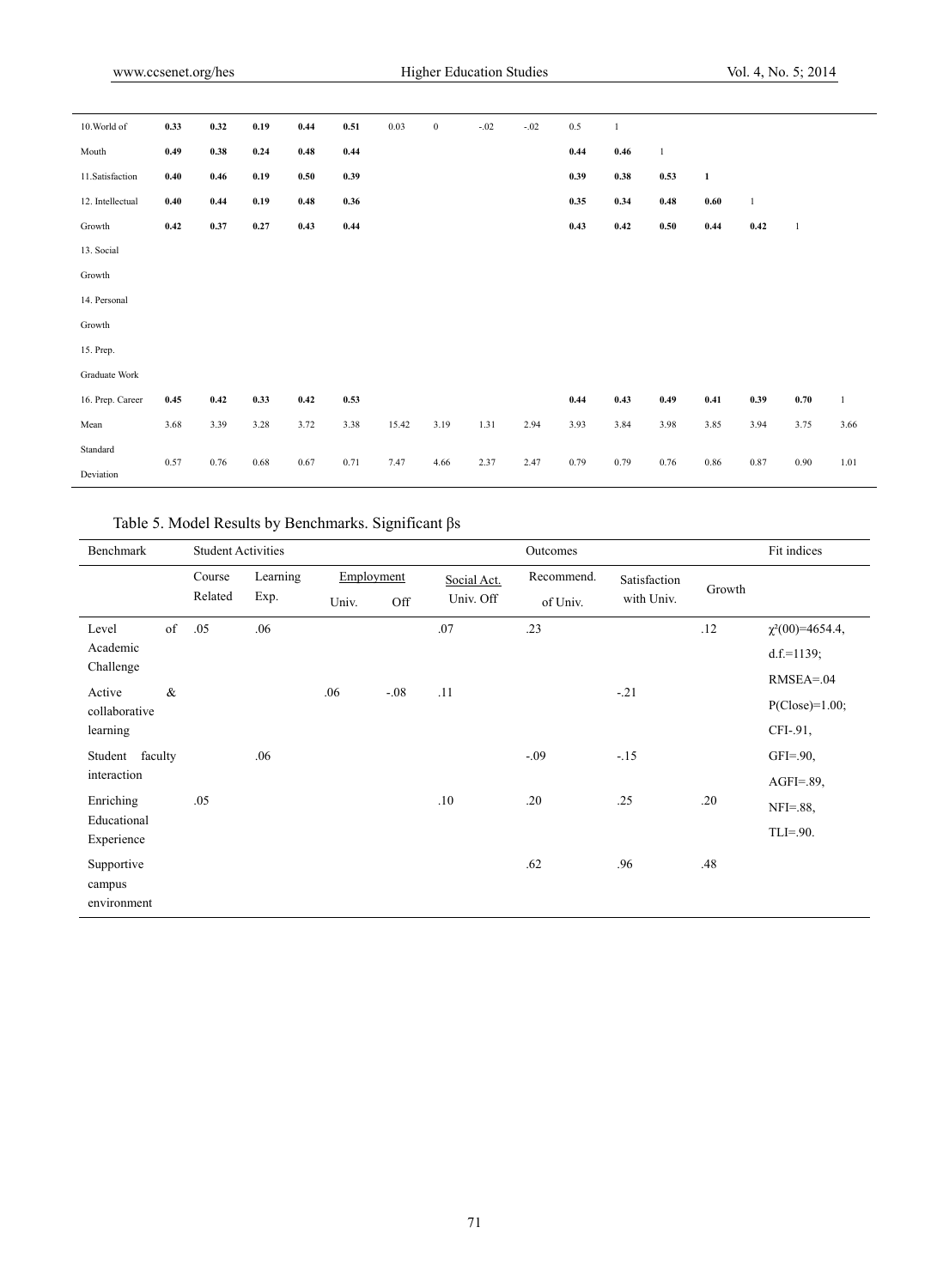| <b>Benchmark</b>   | Growth |      |      | Recommendation of |       |      | Satisfaction |         |      |                     |
|--------------------|--------|------|------|-------------------|-------|------|--------------|---------|------|---------------------|
|                    |        |      |      |                   | Univ. |      |              |         |      |                     |
|                    | 2007   | 2009 | 2010 | 2007              | 2009  | 2010 | 2007         | 2009    | 2010 | <b>Fit Indices</b>  |
| Level of Academic  |        |      | .17  | .20               | .26   | .32  |              |         |      | $\chi^2(00)=8173$ , |
| Challenge          |        |      |      |                   |       |      |              |         |      | d.f.= $3435$ ;      |
| Active<br>&        |        |      |      |                   |       |      | $-19$        | $-0.39$ |      |                     |
| collaborative      |        |      |      |                   |       |      |              |         |      | $RMSEA = .03$ ,     |
| learning           |        |      |      |                   |       |      |              |         |      | $P(Close)=1.00;$    |
| Student<br>faculty |        |      | .09  | $-22$             |       |      | $-.15$       | $-.18$  |      |                     |
| interaction        |        |      |      |                   |       |      |              |         |      | $CFI = .88$         |
| Enriching          | .20    | .25  | .21  |                   | .32   |      | .32          | .37     |      | $GFI = 0.85;$       |
| Educational        |        |      |      |                   |       |      |              |         |      | $AGFI = .83;$       |
| Experience         |        |      |      |                   |       |      |              |         |      | $NFI = .81;$        |
| Supportive campus  | .41    | .61  | .33  | .68               | .55   | .49  | .83          | .89     | .95  | $TLI=.87$ .         |
| environment        |        |      |      |                   |       |      |              |         |      |                     |

Table 6. Model results by year, significant βs.

Extracurricular activities that facilitate social integration are expected to positively relate to student outcomes, while those that pull students away from campus are expected to negatively affect these outcomes. With respect to work experience, on-campus employment is associated with more positive outcomes, while off-campus employment is seen to inhibit students' integration and involvement (Arum & Roksa, 2011). Hanson, Weeden & Valiga, (2011) summarizing four years of college outcomes in Wabash Study reported that working on and off-campus up to 20 hours during first year of college has little impact on students' cognitive development, however, students working off-campus for more than 20 hours per week were disadvantaged, when compared to their peers, slightly more than 0.25 of a standard deviation in critical thinking skills. According to Arum & Roksa, previous research was more consistent regarding the negative effective of off-campus employment; however, more recent research (Pascarella & Terenzini, 2005) produced a more mixed set of results.

Students' experiencing a supportive campus climate (campus activities, informal contact and availability of faculty, etc) and an enriching educational experience (acquiring general education, academic competency, social skills, etc) contributed most to their growth, satisfaction with University, and their word of mouth recommendation of it (Table 5). Students' experiencing academic challenge (given opportunity to develop thinking, writing, application skills, etc) followed next as a contributor to students' growth and word of mouth recommendation. This confirms research findings of Pike (2006) that different types of student engagement have been found to be differently related to learning outcomes. For example, greater involvement with writing was positively related to gains in general education and in writing, and experience with information technology was positively related to gains in practical skills. Also, this study's findings confirm results of a study investigating effectiveness of NSSE benchmarks. Pascarella, Seifert and Blaich (2010) concluded that across all liberal arts outcomes, the most influential NSSE benchmarks appeared to be enriching educational experiences, followed by supportive campus environment and academic challenge. Only student faculty interaction benchmark failed to have a significant partial correlation with any of the seven liberal arts outcomes investigated, which has also been confirmed in this study.

According to the descriptive statistics, the University is doing better on providing EEE and AC i.e. it is focusing more on academic side but needs to work on improving its SCC through creating the supportive social psychological environment in terms of appropriate interconnected learning support networks and programmatic interventions. According to Kuh et. Al. (2010), student success is enhanced when an institution provides many complementary policies and practices to support students academically and socially. The University also needs to work on improving its performance on student faculty interaction (SFI) and on active and collaborative learning (ACL) and investigate the negative effect they are now having on student satisfaction. Gordon et al. (2008) reported a negative correlation between faculty student relationships and senior students with higher GPAs. This finding is also supported by recent research (Arum & Roksa, 2011), where a negative relationship was reported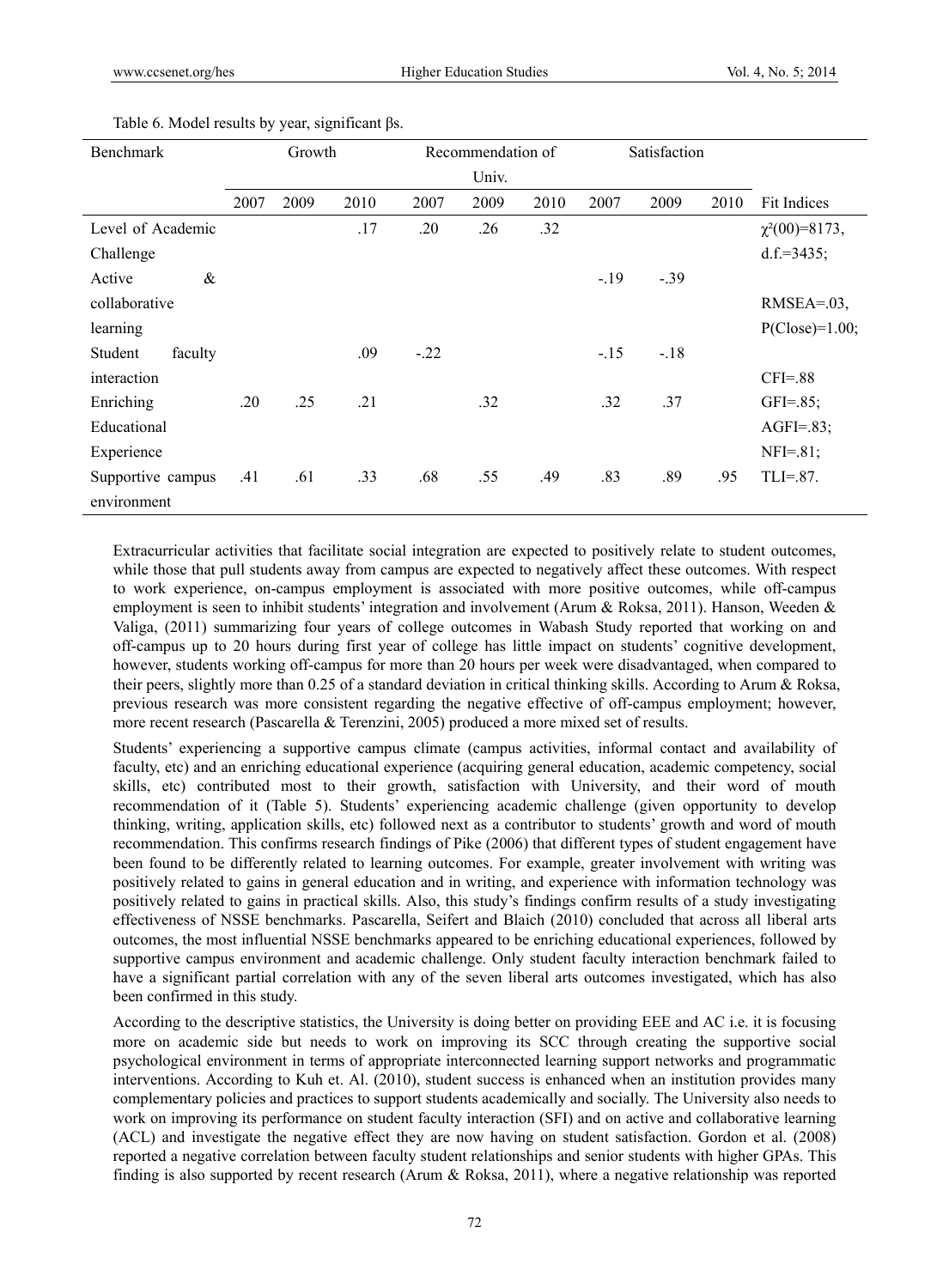between learning and studying with peers or engaging with them in different activities (clubs, fraternities, etc.).

Differences in students' experiencing of effective educational practices were only noted by year, and by class level for academic challenge, and not by GPA or gender. Kuh, et. al. (2005) report that all students attending institutions that employ a system of initiatives based on effective educational practices are more likely to perform better academically and to be more satisfied. University needs to regain its 2007 activity on educationally effective practices and improve it, and at same time to work on lower level students to enhance their academic challenge. Some initiatives can be introduced like well-designed orientation, first-year seminars, learning communities, relevant advising, supplemental instruction, etc. as these have demonstrated effectiveness in enhancing student success (Kuh et al., 2008).

Finally, results confirmed the applicability of the measurement model on student success and its predictors in a different cultural context. Each institution has its own cultural traditions and distinctive features, and it is important to identify the combination of policies, programs, and practices that foster student success and ensure institution's educational effectiveness. Having a conceptual model, allows greater generalizability with respect to understanding the impact of effective educational practices.

There are several limitations to this study. First, it is limited to the study of a single institution and therefore the generalizability of the findings is limited to students of similar institutions. Also, study uses self-report gains and although self-report data have been extensively studied and yield valid information (Kuh, 2001), yet self-report gains do not provide stringent controls for the development of students.

This study has validated a model of student success at the University and has provided information on the extent to which conditions for student success exist and areas that need improvement. To create a culture that promotes student achievement and success, it is recommended that the systematic auditing of these conditions be institutionalized. Future research should investigate reasons behind negative relationship between some benchmarks and outcomes, and study the effect of various interventions on students with different characteristics.

## **References**

- Arum, R., & Roksa, J. (2011). *Academically adrift: Limited learning on college campuses*. Chicago: University of Chicago Press.
- Astin, A. W. (1993). *What matters in college? Four critical years revisited*. San Francisco: Jossey-Bass.
- Chickering, A. W., & Gamson, Z. F. (1987). Seven principles for good practice in undergraduate education. *AAHE Bulletin*, *39*, 3-7. Retrieved from http://files.eric.ed.gov/fulltext/ED282491.pdf
- Cruce, T., Wolniak, G. C., Seifert, T. A., & Pascarella, E. T. (2006). Impacts of good practices on cognitive development, learning orientations, and graduate degree plans during the first year of college. *Journal of College Student Development*, *47*, 365-383. http://dx.doi.org/10.1353/csd.2006.0042
- Gellin, A. (2003). The effect of undergraduate student involvement on critical thinking: A meta-analysis of the literature, 1991-2000. *Journal of College Student Development*, *44*, 746-762 http://dx.doi.org/10.1353/csd.2003.0066
- Gordon, J., Ludlum, J., & Hoey, J. (2008). Validating NSSE against student outcomes: Are they related? *Research in Higher Education*, *49*, 19-39. http://dx.doi.org/10.1007/s11162-007-9061-8.
- Hanson, J., Weeden, D., & Valiga, M. (2011, May). *The Wabash study: Four years of college outcomes*. Paper presented at AIR Annual Meeting, Toronto, Canada.
- Kane, M. (2006). Validation. In R. Brennan (Ed.), *Educational measurement* (4th ed.). New York: American Council on Education and Praeger.
- Kline, R. B. (2005). *Principles and practice of structural equation modeling* (2nd ed.). New York, NY: Guilford Press.
- Kuh, G. (2001). *The National Survey of Student Engagement: Conceptual framework and overview of psychometric properties*. Bloomington, IN: Indiana University Center for Postsecondary Research.
- Kuh, G. (2009). The National Survey of Student Engagement: Conceptual and Empirical Foundations. *New Directions for Institutional Research*, *141*, 5-20.
- Kuh, G. D., Schuh, J. H., Whitt, E. J., & Associates. (1991). *Involving colleges: Successful approaches to fostering student learning and personal development outside the classroom*. San Francisco: Jossey-Bass.